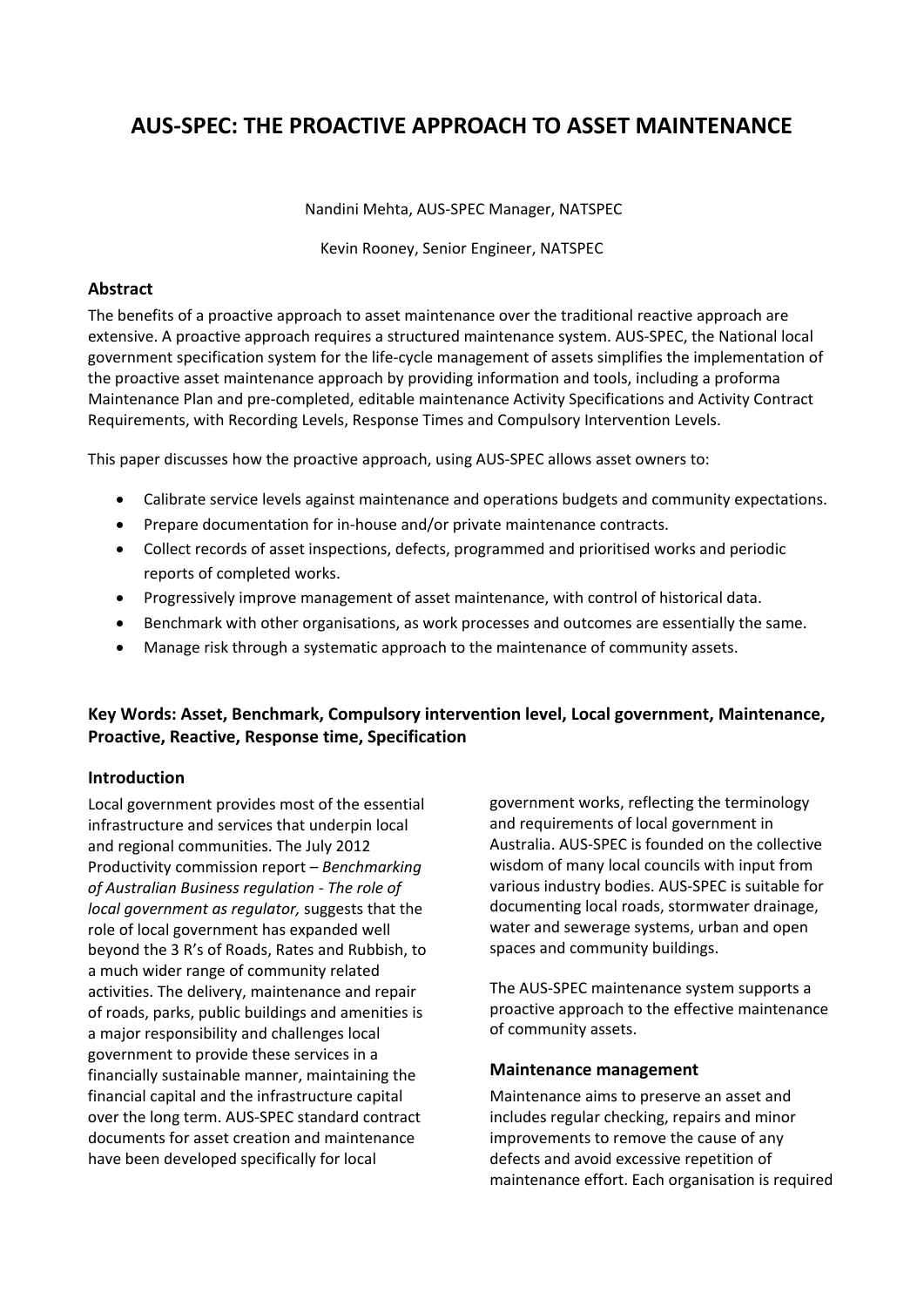to adopt a maintenance policy and strategy to effectively manage and maintain their assets at an appropriate level of service and structural integrity at the lowest possible cost to the asset owner and users. Delayed or neglected maintenance may incur additional direct and indirect costs.

# **Procurement of maintenance services**

The AUS‐SPEC system can be adapted for use with any of the following procurement methods:

- Outsourcing to private contractors by competitive tender.
- In‐house service agreements e.g. Asset owner's own business units.
- A combination of in‐house service agreements and external contracts.

AUS‐SPEC maintenance worksections cover routine, periodic and urgent maintenance for local government infrastructure assets. AUS‐SPEC design and construction worksections can be incorporated into the documentation for projects requiring reconstruction and rehabilitation.

See attached TECHnote GEN 017 for a summary of *Using AUS‐SPEC for asset management.*

# **AUS‐SPEC maintenance system**

The AUS‐SPEC maintenance system is based on quality management, competitive principles and programmed maintenance. It reflects the move from predominantly direct control, responsive maintenance and operations to the proactive approach outlined in the National Sustainability Frameworks for Asset Management for Local Government, and developed in the International Infrastructure Management Manual (IIMM) and the Australian Infrastructure Financial Management Guidelines (AIFMG). The system allows asset owners to balance the level of service provided with the maintenance and operations budget available, and prepare documentation for in‐ house and/or private maintenance contracts. It includes records of asset inspections, defects registers, programmed and prioritised works and periodic reports of completed works. These

records and reports improve the maintenance history and asset inventory and also provide a defence against possible litigation.

The AUS‐SPEC maintenance system conforms to a quality management model with the following characteristics:

- A systematic approach: Each project is broken into a number of defined activities.
- Inspection and test plans: Provided for each activity to allow systematic and progressive verification of conformance with requirements.
- Simple clear checklists: For in-the-field recording, as evidence of conformance with requirements.
- Hold points: Assigned to critical aspects of the work.
- Conformance: Designed to encourage the service provider to identify and correct process faults and thereby assure the asset owner of good quality and productivity. If some aspect of the work does not conform and cannot be corrected, a non‐conformance report is required.

The AUS‐SPEC maintenance system includes maintenance and operations of parks and recreations areas, buildings and facilities, road reserves and public utilities. See attached TECHnote GEN 018, *Using AUS‐SPEC for asset maintenance.*

# **Asset data collection**

Establishing an effective proactive maintenance system requires an inventory of all assets. The form and type of data required by the AUS‐SPEC maintenance system is consistent with Pavement Management Systems (PMS) and Maintenance Management Systems (MMS).

The data can be used to assist with the generation of reports for the development of works programs, support the efficient and effective management of the asset network and facilitate increased accuracy for costing purposes.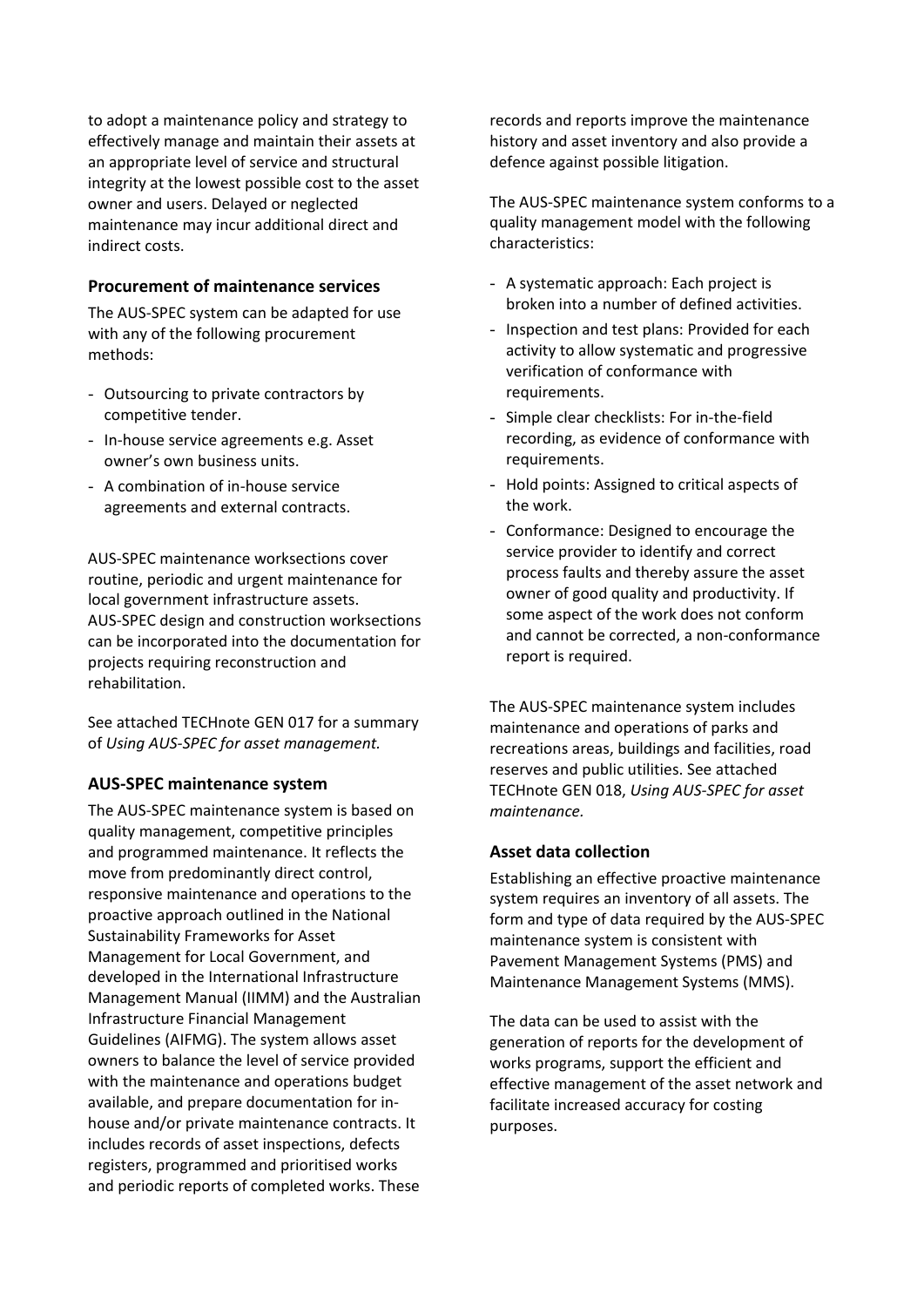The following types of data collection are applicable to different assets:

- Asset register or inventory: An inventory of the key properties with the attributes of an asset that usually remains static for a long time. Use location referencing for defining asset location, for example road number and chainage.
- Condition data: Transient physical properties of an asset with the date of recording or measurement. The condition data comprises the type, severity or magnitude and the extent of distress. The data is collected by automated methods or by visual inspection.
- Site and environmental data: Geographical, climate, road geometry, drainage and underground services data.
- Construction, maintenance and expenditure data: A summary of expenditure and the nature of works. Store this data using location referencing along with condition data.
- Historical data: Data recorded repeatedly during the life of the asset to assess the change in the properties between past and present performance, which can then be used to make informed predictions of future performance.

Specialised systems and technology can also be used for data collection e.g. GIS, digital photography, GPS equipment and satellite navigation, mobile communications and electronic data acquisition equipment. These systems provide several benefits for efficient and improved means of data collection for maintenance purposes.

# **Components of the maintenance system**

The main components of the AUS‐SPEC maintenance system are a series of *Templates* for the contract documentation of maintenance and operations of urban and open spaces, buildings and facilities, road reserves and public utilities. A series of *TECHguides* support the use of the *Templates*.

The *Templates* can be edited to suit a particular project and to reflect the asset maintenance

management policy of the asset owner. These *Templates* include:

- *General requirements.*
- *Contract schedules.*
- *Maintenance Plan (Quality requirements).*
- *Maintenance worksections:*
	- o *Activity specifications.*
	- o *Activity contract requirements.*

# **General requirements**

These worksections are applicable to the general requirements of the asset owner for maintenance contracts. They are used to create a master document for use on specific asset maintenance contracts. Project specification information is included in the Maintenance Plan, Activity Specifications and the contract schedules, as appropriate.

# **Contract schedules**

These worksections include project specific schedules of activities, routine general maintenance, Principal supplied items, the asset network, segment data, Lump Sum components, Rates and Daywork rates.

# **Maintenance Plan**

A Maintenance Plan is necessary, whether the works will be performed by in‐house employees or private contractors. It outlines the procedures in place to provide assurance that the materials and processes conform or will lead to performance conforming to the documented requirements. It provides the Principal with information regarding the day‐to‐ day execution of the maintenance works and the ways in which the Contractor/Service provider will record and report information to the Superintendent.

The Maintenance Plan proforma is based on the structure of a Quality manual and Quality plan, however the simplified format does not require third party verification or extensive documentation by the Contractor/Service provider. The Maintenance Plan is initially prepared by the Principal and completed in conjunction with the Contractor/Service provider.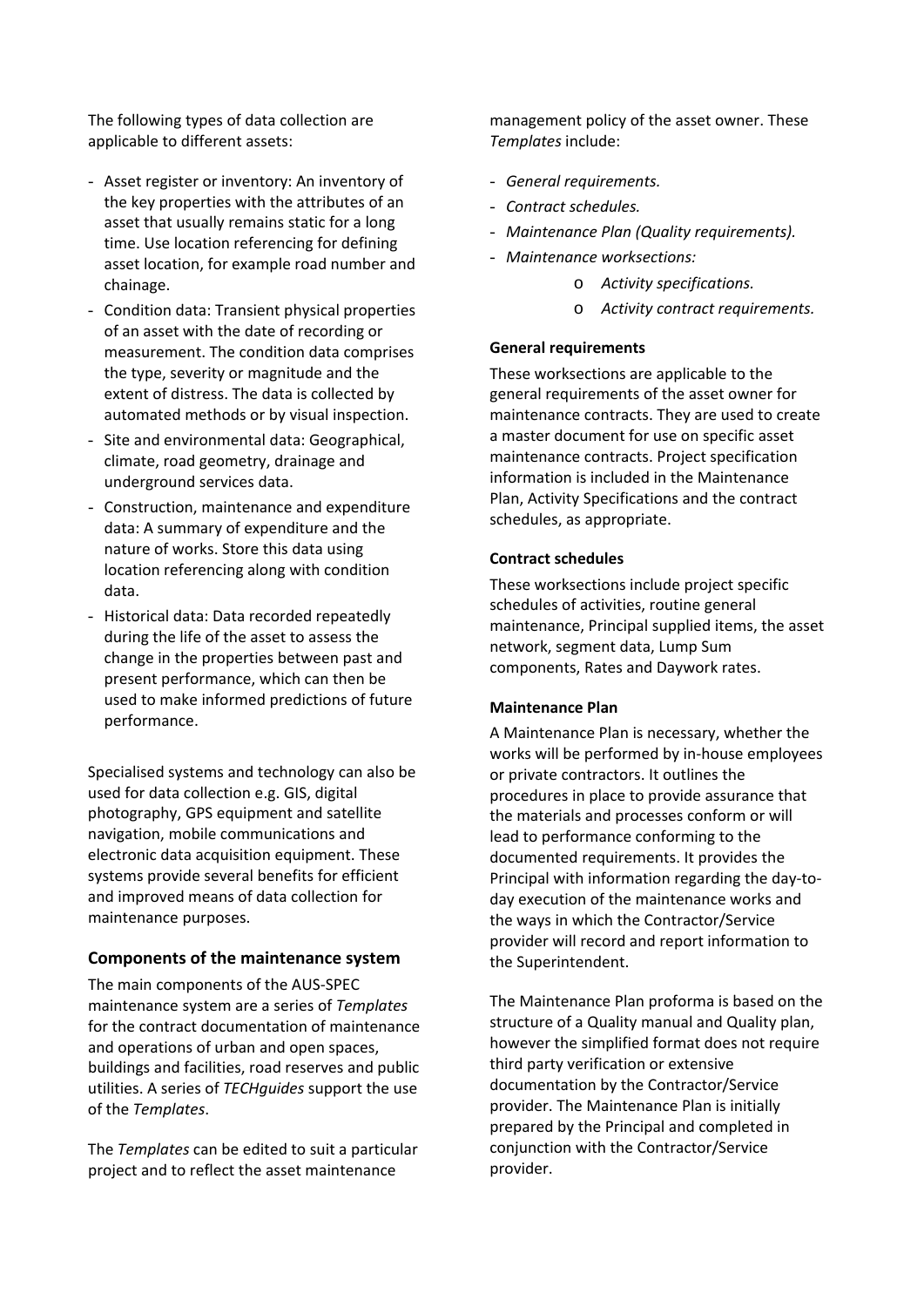The asset owner will review the Maintenance Plan regularly, triggered by changes to the organisational objectives, asset requirements, regulation/legislation, community views, etc.

The Maintenance Plan is divided into two parts with annexures:

- **Part 1:** A description of the broad scope of the contract management requirements including the Activity Specifications. The Principal edits the AUS‐SPEC *Template* to suit the particular project and includes it as part of the Tender documentation.
- **Part 2:** Additional information for completion by the Contractor and submission to the Superintendent during the contract establishment period. Part 2 includes information on:
- . Maintenance procedures: Includes maintenance records, safety plan, environmental management plan, emergency response, training and non‐ conformance management.
- . Maintenance planning: Includes monitoring performance/service levels, inspections, Superintendent's surveillance, work plan, recording of defects (Lump sum, Schedule of rates or Dayworks), work program and reporting.
- **Annexures:** A series of maintenance management forms to control the process of management and payment of work including:
- . Conformance management forms.
- . Hold Point release form.
- . Contractor's lump sum activities record.
- . Contractor's Work Order/Work Variation sheet.
- . Maintenance defects register.
- . Work completed report.
- . Damage report and repair forms.

# **Maintenance worksections ‐ Activity specifications templates**

Routine maintenance comprises a large number of small activities, often preventative in nature, which are difficult to plan and quality test in the same way as construction activities. Therefore maintenance requirements are generally

specified in the form of performance standards and work methods.

Activity Specification *Templates* are available for each of the various activities involved in the maintenance and operations of assets. Each activity has a unique classification number within the national worksection classification system as well as a unique 3 letter code, suitable for timesheets and checklists. Activities are grouped according to the asset type and activity type: maintenance or operations.

The Activity Specification *Templates* follow a consistent format and are edited to suit the particular project and Principal requirements. For an external contract, the Activity Specifications are provided to Tenderers by the Principal and form part of the Maintenance Plan. They provide basic information on the maintenance activities which are anticipated to make up the works. The National Classification list can be used as a checklist for deciding which, if any, activities will be tendered. Principals may advise Tenderers that variations to Activity Specifications (excepting performance criteria and standards) will be considered at the tender stage and, under certain circumstances, during the contract to allow for improvements and innovation.

Activity Specifications include the following information:

- **Referenced documents**: A list of referenced documents and standards applicable to the activity.
- **Activity definition**
- **Performance distress and defects**
- **Performance criteria**
- **Performance standards**
- **Contract format/Method of payment**: Lump Sum, Schedule of rates or Dayworks item.
- **MMS reporting unit**: Maintenance management system reporting unit for data collection.
- **Work Method statement**: A statement of the Contractor's, undertaking to provide quality. This is provided at the tender stage and may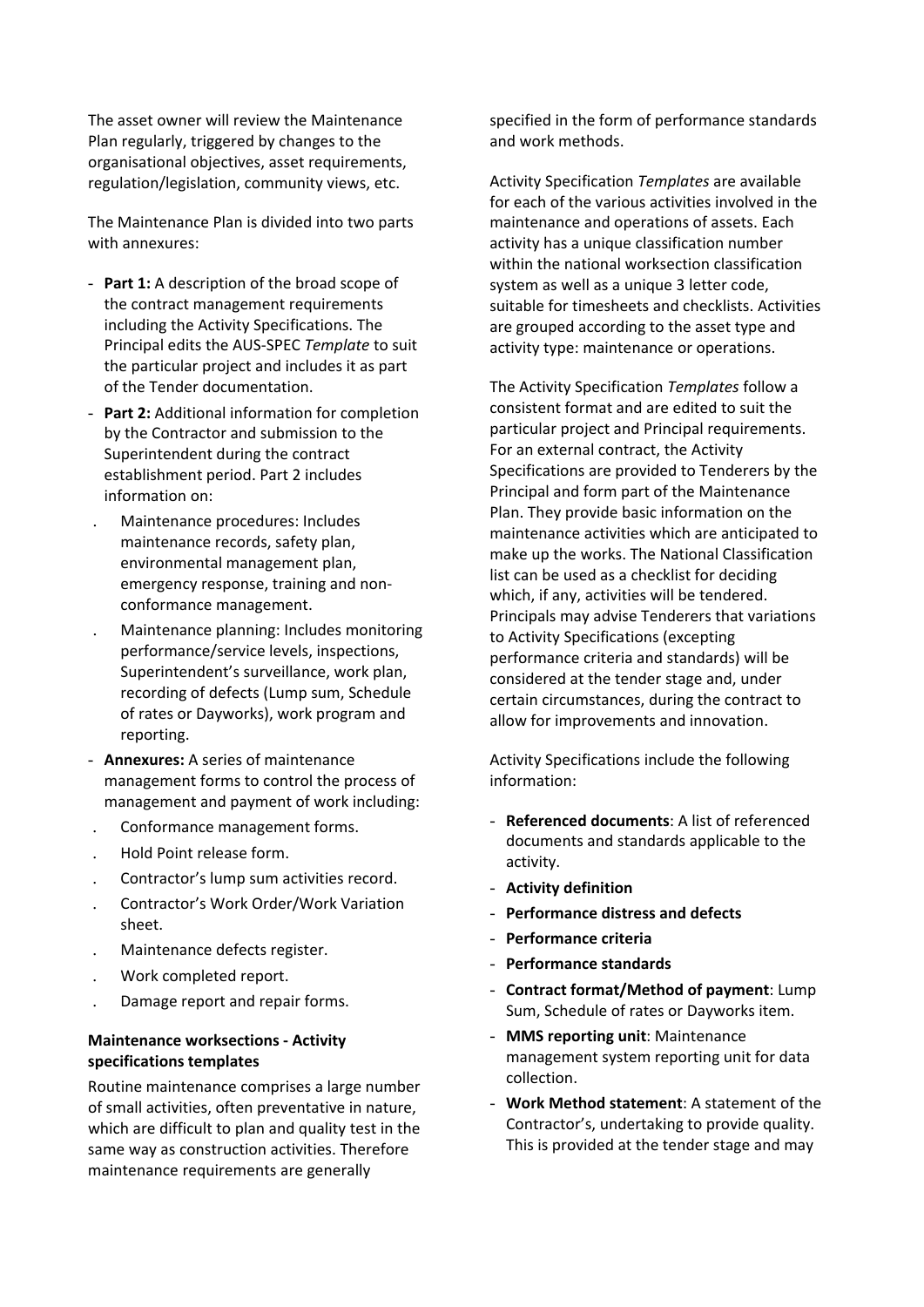be amended by the successful Tenderer following negotiation with the Principal.

- **Checklist**: Related to programmed work items, for completion by the Contractor in the field as evidence of conformance with contract requirements.
- **Test requirements**: Default test requirements for the Principal.
- **Special requirements**: Principal requirements additional to the Work method statement
- **Hold points**: Nominated by the Principal.

# **Maintenance worksections ‐ Activity Contract Requirements (ACR) templates**

Each Activity Specification is accompanied by an Activity Contract Requirement sheet. The AUS‐ SPEC *Template* provides default values for the following:

- **Method of Payment**: Lump sum, Schedule of rates or Dayworks rates.
- **MMS Reporting Unit**: \$/segment, or workhours/segment range.
- **Units of Measure**: If Schedule of rates.
- **Performance/Service levels**:
- . Asset classification: The purpose of asset classification is to prioritise work and spending on assets. For a road network, a traffic score concept has been established to allow the asset owner flexibility to assign different levels of service for different classifications of road or zones. For parks and buildings AUS‐SPEC has adopted a functional classification based on their use.
- . Recording Levels: This is done by considering the various modes of early failure that will lead to more expensive damage later, or describing appropriate thresholds to prompt action (e.g. the clearing of a drain, which if left unattended may cause flooding later).
- . Response Times: Grades the speed of response required for the nominated Recording Level, appropriate to the location.
- . Compulsory Intervention Levels: Specifies at what threshold immediate action is required.

Desired service levels drive the frequency of maintenance and the intervention level at which immediate action is required. Default Recording Levels provided in the ACR define the minimum acceptable performance in relation to the quality of service, safety, etc. Response Times and inspection frequencies are set according to an assessment of risk to the asset, the community or the asset owner's reputation.

To facilitate meaningful benchmarking, retaining the default Recording Levels is recommended. Response Times and Compulsory Intervention Levels can be readily adjusted to reflect the desired level of service. Service levels are periodically reviewed to correlate community expectation and technical service requirements.

# **Application and benefits of the AUS‐SPEC Maintenance System**

The critical elements of the AUS‐SPEC Maintenance Plan are the Maintenance Defects Register (MDR), Recording Levels and Response Times. The MDR drives the maintenance system. The nominated Response Times are resource dependent. Response Times and Compulsory Intervention Levels are the key factors that impact the maintenance budget and can be edited to suit the project and asset owner.

Upon reaching a nominated Recording Level a defect is recorded on the MDR and is either rectified or scheduled for rectification within the given Response Time. This provides the asset owner with data which indicates:

- Current condition of the assets.
- Specific maintenance activities required.
- Amount of work required to bring the asset to an acceptable standard.

The asset owner is also able to:

- Track the condition of defects with time.
- Estimate the total cost to repair all defects.
- Rank projects for capital works.

Many Councils throughout Australia have experienced the following benefits from the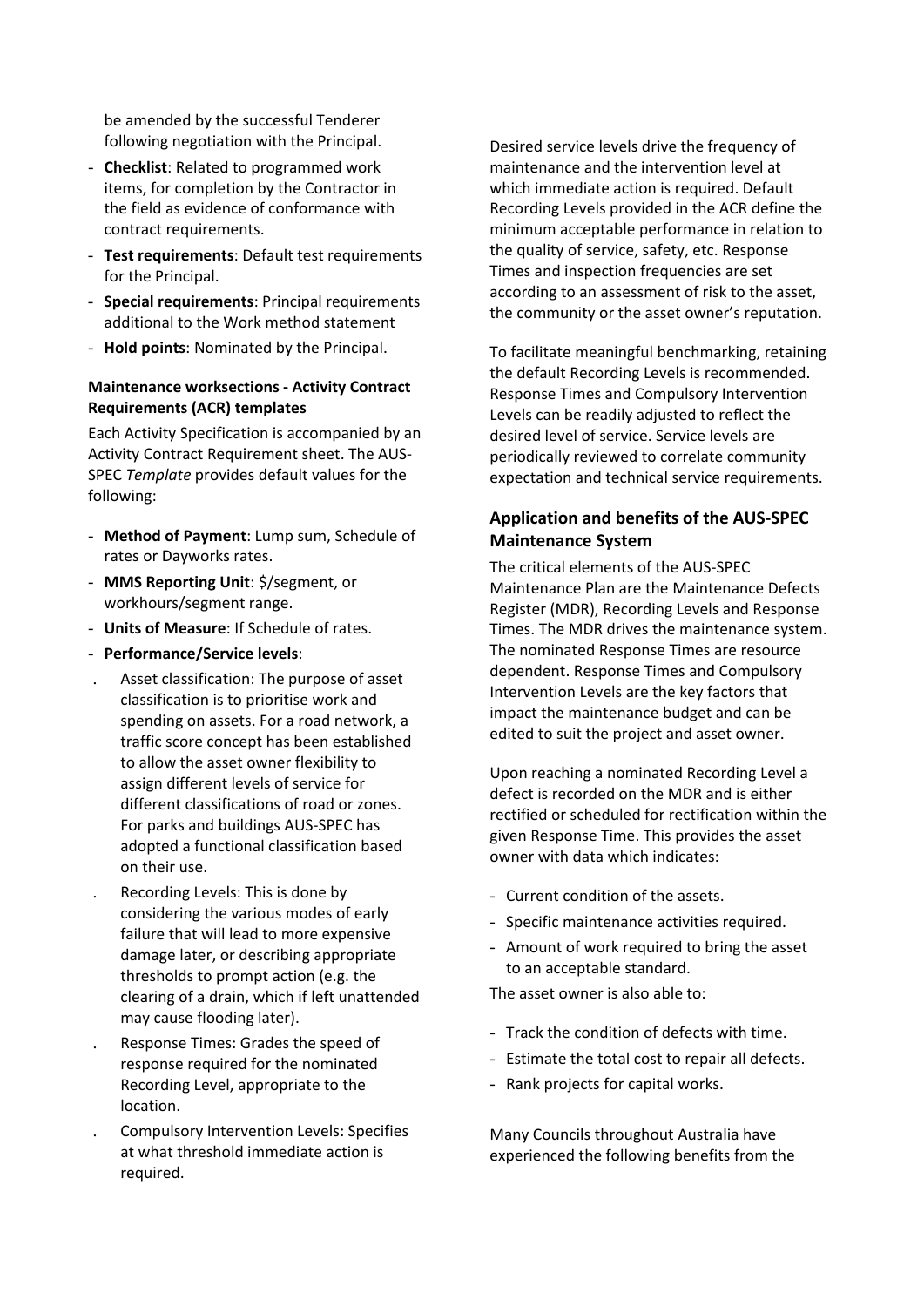implementation and use of the AUS‐SPEC maintenance system:

- Significant savings in maintenance expenditure.
- Confidence in the level of maintenance provided.
- Improved staff morale as everyone understands the system and knows what to do.
- Improved planning and programming of maintenance activities.
- Better defence for public liability claims against Council.
- Reduced environmental impact from operations due to better planning.
- Opportunities for innovation identified through knowledge of the maintenance needs.
- Improved capital works planning. Information from the MDR can be fed into Council's maintenance management systems and assist in determining future priorities for capital works.
- Improved asset management procedures. Performance/Service level information defined in the ACR can be fed into Council's asset management and financial management plans.

# **Conclusion**

Maintenance of community assets is an essential part of council activity. Inappropriate maintenance and repairs amount to unnecessary cost and inconvenience to the users. Councils have a duty of care to deliver and maintain these assets so that they are safe for the community.

AUS‐SPEC provides a professional and best practice approach to responsibly maintaining the community's assets within the budgetary constraints of the owner of the asset. AUS‐SPEC provides a national documentation system that allows consistency and a uniform approach to design decisions, construction and maintenance of community assets. The information is updated annually to reflect changes in regulations and standards as well as to incorporate new technologies and current experience from council projects.

Councils using AUS‐SPEC have achieved reduced claims and expenditure and increased efficiency by moving from a reactive to a proactive approach to asset maintenance.

# **References**

Australian Local Government Association, 2012, *National State of Assets ‐ Pilot report.*

Australian Government, Productivity Commission Research Report, July 2012, *Performance Benchmarking of Australian Business Regulation: The Role of Local Government as Regulator.*

AUS‐SPEC, 2012, *TECHguide TG401 Guide to parks and recreation areas maintenance system and documentation.*

AUS‐SPEC, 2012, *TECHguide TG403 Guide to buildings and facilities maintenance system and documentation.*

AUS‐SPEC, 2012, *TECHguide TG405 Guide to road reserve maintenance system and documentation.*

Department of Regional Australia, Local Government, Arts and Sports, 2009‐2010, *Local Government National Report*.

Institute of Public Works Engineering Australia (2009), *Australian Infrastructure Financial Management Guidelines*.

Institute of Public Works Engineering Australia (2011), *International Infrastructure Management Manual*.

Tom Yelland and Joseph Reginold, *Road maintenance management in Bankstown Civic Services Group, A Case Study* (2003).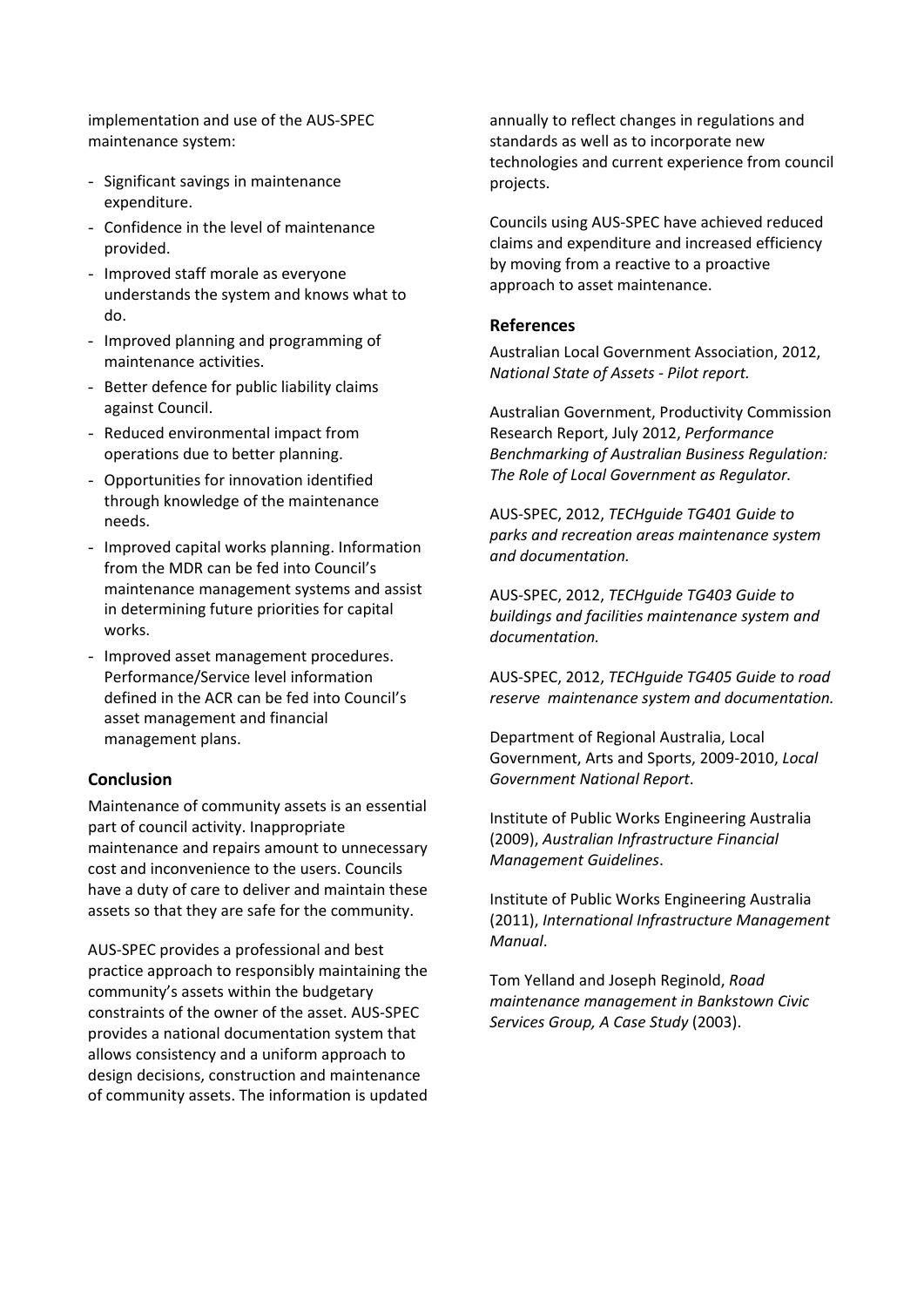# **Author Biography**



Nandini Mehta is the AUS‐SPEC Manager at NATSPEC, publisher of the National building specification of Australia and has been responsible for the integration of AUS‐SPEC specifications into the National Classification System. A civil/structural engineer by profession, she has been involved in the design and construction industry for over 15 years. Nandini joined NATSPEC, 8 years ago and has worked on various NATSPEC and AUS‐SPEC publications including TECHguides, TECHnotes and TECHreports, and has developed a number of new specification worksections. Before joining NATSPEC she was a Design Engineer working in the Middle East on several prestigious projects in the UAE with many international organizations including Multiplex, Murray & Roberts and WS Atkins. She has a wide range of expertise in the construction of high rise buildings and civil works.

**Postal Address**: Nandini Mehta, Level 4, 217 Clarence Street, Sydney, NSW 2000

**E‐mail**: nmehta@natspec.com.au

**Website:** www.natspec.com.au



Kevin Rooney is a Senior Engineer at NATSPEC, publisher of the National building specification of Australia. He is a civil/structural engineer by profession and a Chartered member of the Institution of Civil Engineers (UK). He has been involved in the design and construction industry for over 13 years, working on a wide variety of building types and a range of civil works. He has been project engineer on numerous prestigious projects, working with architectural studios such as Grimshaws and Foster & Partners. He started his career in the UK, working for Laing O'Rourke and Alan Baxter & Associates, before moving to Australia in 2007 and joining NATSPEC in 2011. Since joining NATSPEC he has been a key figure in the continuing development of NATSPEC and AUS‐SPEC, the National local government specification system.

**Postal Address**: Kevin Rooney, Level 4, 217 Clarence Street, Sydney, NSW 2000

**E‐mail**: krooney@natspec.com.au

**Website:** www.natspec.com.au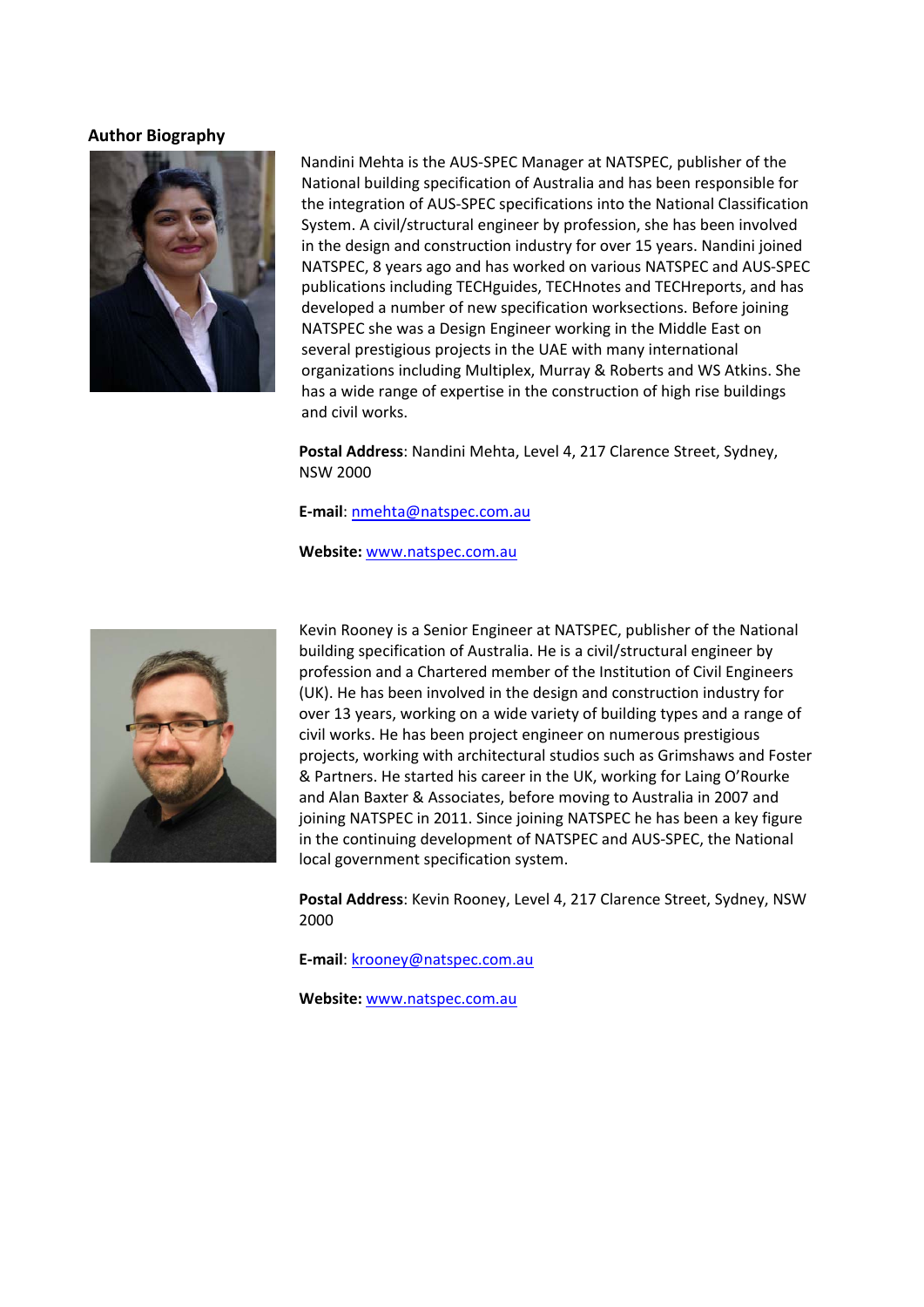# **USING AUS-SPEC FOR ASSET MANAGEMENT**

# **INTRODUCTION**

Ongoing planned maintenance of physical asset reduces lifecycle costs and increases asset life. This TECHnote provides guidance on using the AUS-SPEC specification system for asset management.

# **NATIONALLY CONSISTENT FRAMEWORKS**

A series of nationally consistent frameworks were developed by Local Government Planning Ministers' Council (LGPMC) to provide minimum requirements for asset and financial management and planning by local government across Australia. This development supports improved management of assets such as roads, water and sewerage, drains, footpaths, public buildings and the like, which Local Government provides for the community.

## **ASSET MANAGEMENT FRAMEWORK**

An asset management framework drives the implementation of asset management and aligns with Council's strategic objectives. It consists of:

- AM policy: Outlines principles, requirements and responsibilities for AM and is linked to the Council's strategic objectives.
- AM strategy: Outlines AM objectives, practices, action plans, audit and review processes.
- AM plan: Outlines asset description, levels of service, demand forecast and life cycle activities.

# **LIFE CYCLE ACTIVITIES**

The life cycle activity of an asset is defined as, the activity commencing with the identification of the need and terminating with the decommissioning of an asset.



**Asset life cycle activities**  *(Source IIMM-2011)*

AUS-SPEC is a specification system for the life cycle management of assets and is aligned to the NATSPEC National Classification System, which has been widely adopted by the construction industry. AUS-SPEC can be used for the following life cycle activities, as defined in IIMM:

- **Asset planning**: Defines the most effective solution to meet the services required by the community. Use Workgroup: *00 PLANNING AND DESIGN* which covers development and subdivision of land, design of waterfront development, bushfire protection, design of roadways and design of public utilities.
- **Asset Creation/Acquisition**: Includes works that create a new asset, or works which upgrade or improve an existing asset beyond its existing capacity using capital expenditure. This may result from growth, or social or environmental needs. Assets may also be acquired at no direct cost to the Council e.g. donated assets. AUS-SPEC focuses on the technical aspects and processes of how to plan, design and construct new assets using the following:
- **Design worksection** Templates provide guidance and procedures for those involved in the design of civil infrastructure for Local Government, both internally (Council staff) and externally (Consultants and Developers). The worksections support uniform design practices for civil infrastructure works. For Design, use Workgroup: *00 PLANNING AND DESIGN.*
- **Construction worksection** Templates are suitable for both quality control and integrated management contracts associated with most Council's engineering activities. These worksections have been developed to assist Local Government control the quality of works performed by contractors and developers. For Construction, use Workgroups: 01, 02, 03, 11 and 13.



#### **Definition**

Life cycle asset management encompasses all asset management strategies and practices associated with an asset or a group of assets that results in the lowest life cycle cost.

*(Source IIMM-2011)* 

### **Abbreviations**

AIFMG: Australian Infrastructure Financial Management Guidelines AM: Asset Management IIMM: International Infrastructure Management Manual IPWEA: Institute of Public Works Engineering Australia NAMS.AU: National Asset Management Strategy Group



Courtesy: Dubbo City Council



Courtesy: Adelaide City Council



Courtesy: Gold Coast City Council



Courtesy: Great Lakes Council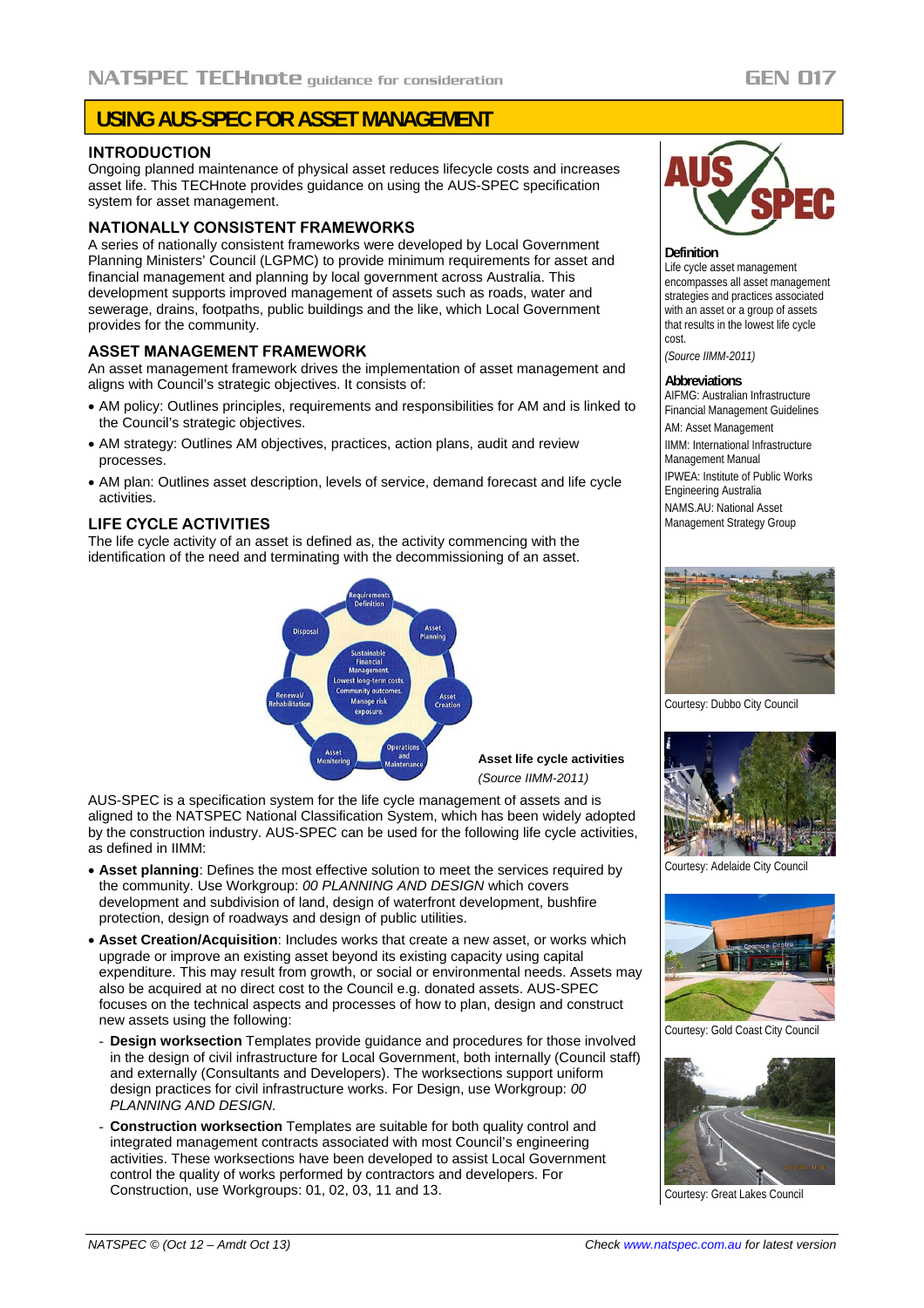# **USING AUS-SPEC FOR ASSET MANAGEMENT**

 **Operations and maintenance**: Operations are active processes of utilising an asset which will consume resources such as manpower, energy, chemicals and/or materials (e.g. cleaning, mowing etc.). Maintenance is all the actions necessary for retaining an asset as near as practicable to its original condition, but excluding rehabilitation or renewal. Over time, the AUS-SPEC asset maintenance system provides Councils with records of asset inspections, defects, programmed and prioritised works and monthly work completed reports, which improve a Council's maintenance history and asset inventory. AUS-SPEC maintenance activity specifications cover both unplanned and planned maintenance. For Maintenance and Operations, use Workgroups: *14*-*18.* 



**Balancing planned and unplanned maintenance Maintenance Pyramid**  *(Source IIMM-2011) (Source IIMM-2011)* 

- **Asset monitoring/condition/performance**: AUS-SPEC provides a framework for performance requirements of Council assets, defines the technical level of service, response times and compulsory intervention levels to systematically program asset maintenance. AUS-SPEC covers most aspects of the maintenance pyramid. Management plans for planned and unplanned maintenance of various assets provide a proactive approach to maintenance. For asset monitoring/performance, use Workgroups: *14-18.*
- **Renewal/rehabilitation/replacement**: Renewal is major work which does not increase the asset's design capacity but restores, rehabilitates, replaces or renews an existing asset to its original condition. For asset renewal and rehabilitation, a combination of AUS-SPEC construction and maintenance worksections may be required. Use Workgroups: *01, 02, 03, 11 and 13 to 18.*

# **Relationship between AUS-SPEC and IPWEA (IIMM and AIFMG)**

To assist Councils' implementation of the nationally consistent frameworks, the maintenance management system of AUS-SPEC should be integrated with Council's asset management plans and long term financial plans. IPWEA/NAMS.AU provides guidelines (IIMM and AIFMG), tools and templates to assist Local Government to develop asset management systems and integrate asset management with their corporate and financial planning. According to AIFMG, classification of an asset is 'one of the most important steps in financial reporting, asset accounting and asset management'. The NATSPEC National Classification System, in alignment with the AIFMG asset hierarchy, can link with GIS (Geographic information System) and can assist in providing relevant information to the asset managers, finance managers and service managers. AUS-SPEC maintenance management plans can be linked to the asset management plans and financial management plans through the NATSPEC National Classification System or the Activity codes of Maintenance specifications.

# **Conclusion**

The AUS-SPEC specification system is a major information source for asset management which complements the IIMM. AUS-SPEC provides tools, *Templates*, the framework and processes to assist at various asset life cycle activities. The AUS-SPEC maintenance system assists Local Government to achieve an optimal balance between the costs of planned and unplanned maintenance. AUS-SPEC encourages a proactive approach to asset maintenance rather than a reactive approach.

### **Relevant publications**

*IPWEA Practice Note 4: Asset Management for Small, Rural or Remote Communities IPWEA Practice Note 6: Long-term Financial Planning LGPMC Local Government* 

*Sustainability Frameworks*  www.lgpmcouncil.gov.au

*NATSPEC National Classification System* www.natspec.com.au

**Relevant TECHnote** 

*NATSPEC TECHnote GEN 018 Using AUS-SPEC for Asset maintenance* 

# **Relevant Workgroups**

*00 PLANNING AND DESIGN 01 GENERAL 02 SITE, URBAN AND OPEN SPACES 03 STRUCTURE 04 ENCLOSURE 05 INTERIOR 06 FINISH 07 MECHANICAL 08 HYDRAULIC 09 ELECTRICAL 11 CONSTRUCTION - ROAD RESERVE 13 CONSTRUCTION - PUBLIC UTILITIES 14 MAINTENANCE AND OPERATIONS - URBAN AND OPEN SPACES 15 MAINTENANCE AND OPERATIONS - BUILDINGS 16 MAINTENANCE AND OPERATION - ROAD RESERVE 17 MAINTENANCE AND OPERATIONS - BRIDGES 18 MAINTENANCE AND OPERATIONS - PUBLIC UTILITIES*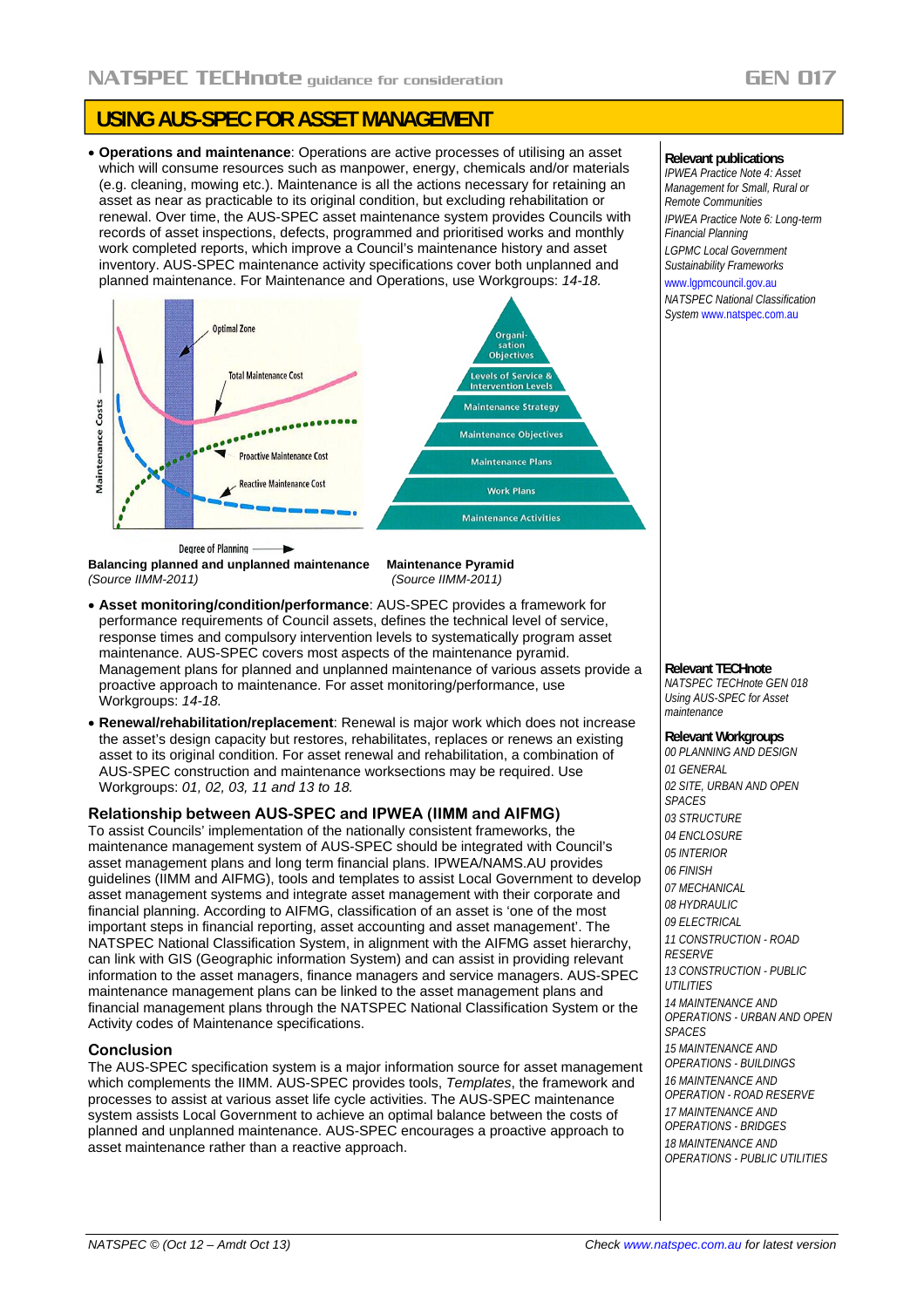# **USING AUS-SPEC FOR ASSET MAINTENANCE**

# **INTRODUCTION**

This TECHnote describes the philosophy and components of the AUS-SPEC maintenance system for urban and open spaces, buildings and facilities, road reserves, bridges and public utilities.

The AUS-SPEC system supports a proactive approach to maintenance based on:

- Programmed maintenance.
- Quality management.
- Competitive principles.

It can be adapted for documenting routine, periodic and urgent maintenance, using inhouse service agreements or external contracts, or a combination of both.

## **ROLES AND RESPONSIBILITIES**

Under the AUS-SPEC maintenance system, the roles and responsibilities are allocated as follows:

- The Principal (Council) specifies the maintenance requirements and assesses the quality capability of the Contractor/Service provider.
- The Contractor/Service provider controls the processes and methods, verifies conformance and provides the products and services. Quality inspection is a separate activity to verify the performance of the completed maintenance work.
- The Principal's Superintendent audits the maintenance system, methods and end product, during the course of the Contract.

# **AUS-SPEC MAINTENANCE SYSTEM**

The AUS-SPEC maintenance system includes reference documents and a series of *Templates*, known as worksections, classified according to the NATSPEC National Classification System. The *Templates* can be edited to suit a particular project reflecting the asset maintenance management policy of the Council. They include:

- **Reference documents:** Including **TECHguides**, which assist in the preparation of maintenance contract documentation.
- **General requirements (Maintenance)**: Outlines the work and defines the measurement and payment.
- **Contract schedules**: Includes schedule of asset network, facility data sheets, maintenance frequency, schedule of rates and dayworks rates, lump sum components, etc.
- **Maintenance Plan**: Nominates anticipated activities and confirms agreement with the Principal's requirements and the method of operation by the Contractor. The plan is prepared by the Principal and completed with input from the Contractor/Service provider. It consists of two parts:
- **Part 1**: Outlines the maintenance performance policy, maintenance organisation and activity specifications. Part 1 is to be included with the Tender documentation and is to be read in conjunction with the General requirements included in the Tender documentation.
- **Part 2**: Includes management procedures and maintenance planning. This part of the plan is based on the structure of a Quality manual and Quality plan; however the simplified format does not require third party verification or extensive documentation by the Contractor/Service provider.

## **Proformas**:

- Non-conformance management forms, Maintenance Defect Register, Work Order form, Hold Point release form, Damage report and repair form, etc.

## **Maintenance worksections**:

- **Activity specification**: Sets out the requirements for a particular activity including scope, work method, inspection requirements, special requirements, hold points and checklists.
- **Activity contract requirements**: Sets out the performance/service level requirements (recording level, response time, intervention levels, MMS reporting units and method of payment for a particular activity (Lump Sum/Schedule of rates/Day Works). The AUS-SPEC defaults should be revised by Council, in line with the Council Asset Management policy.



**Examples of Local Government asset maintenance services** 



Routine park maintenance



Maintenance of Council buildings



Inspections



Identifying defects



Traffic control



Resealing a local road